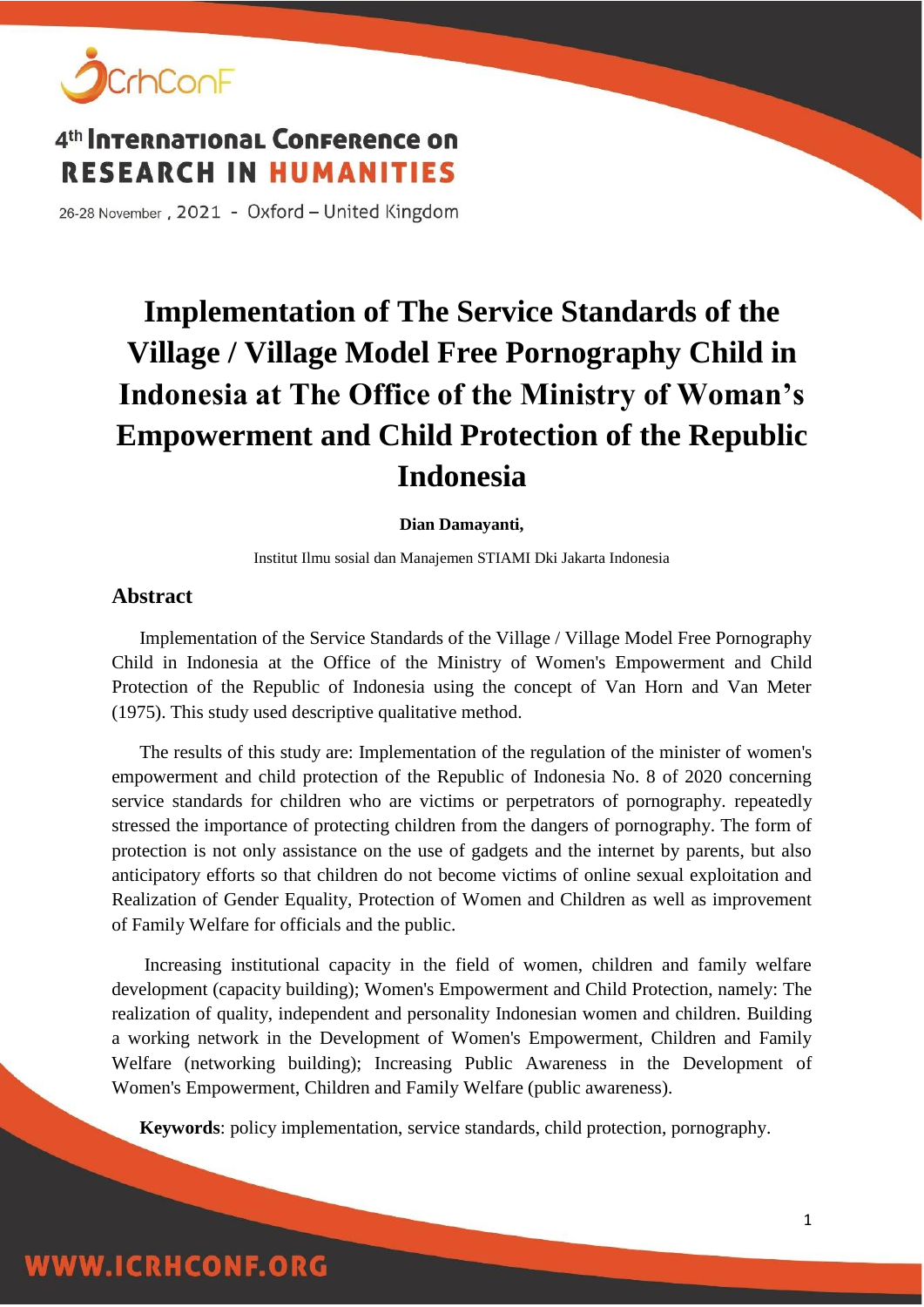

26-28 November, 2021 - Oxford - United Kingdom

### **1. Introduction**

Indonesia did not have an anticipatory concept 50 years ago, that changes in science and technology will develop so fast as it is today and bring new impacts and behaviors to society, especially children. At home, at school, everywhere, children are so dependent on gadgets and the internet that the dangers of pornography threaten them. Indonesia has a pornography emergency. Minister Yohana explained that globally, the trend of children becoming victims of pornography continues to increase significantly. Data from The NCMEC Cybertipline mentions more than 7.5 million reports of child sexual exploitation in the last 20 years and has increased rapidly in the last five years [\(https://www.kemenpppa.go.id/index.php/page/read/29/2301/waspada-pornografi-bagi-anak](https://www.kemenpppa.go.id/index.php/page/read/29/2301/waspada-pornografi-bagi-anak-kemen-pppa-lakukan-tindakan-antisipatif)[kemen-pppa-lakukan-tindakan-antisipatif](https://www.kemenpppa.go.id/index.php/page/read/29/2301/waspada-pornografi-bagi-anak-kemen-pppa-lakukan-tindakan-antisipatif) accessed on 15 June 2021).

Assistant Deputy for Child Protection from Violence and Exploitation, Valentina Gintings highlighted the rampant cases of violence against children that occurred during the pandemic. "Based on the PPA Symphony data, from January 1 to June 19, 2020 there have been 3,087 cases of violence against children, including 852 physical violence, 768 psychological, and 1,848 cases of sexual violence, this figure is quite high. Therefore, in facing this new normal, we must ensure that this number does not increase again by taking preventive measures that refer to the protocol for handling child victims of violence in the Covid-19 pandemic situation

[\(https://www.kemenpppa.go.id/index.php/page/read/29/2738/angka-kekerasan-terhadap](https://www.kemenpppa.go.id/index.php/page/read/29/2738/angka-kekerasan-terhadap-anak-tinggi-di-masa-pandemi-kemen-pppa-sosialisasikan-protokol-perlindungan-anak)[anak-tinggi-di-masa-pandemi-kemen-pppa-sosialisasikan-protokol-perlindungan-anak](https://www.kemenpppa.go.id/index.php/page/read/29/2738/angka-kekerasan-terhadap-anak-tinggi-di-masa-pandemi-kemen-pppa-sosialisasikan-protokol-perlindungan-anak) accessed on 15 June 2021).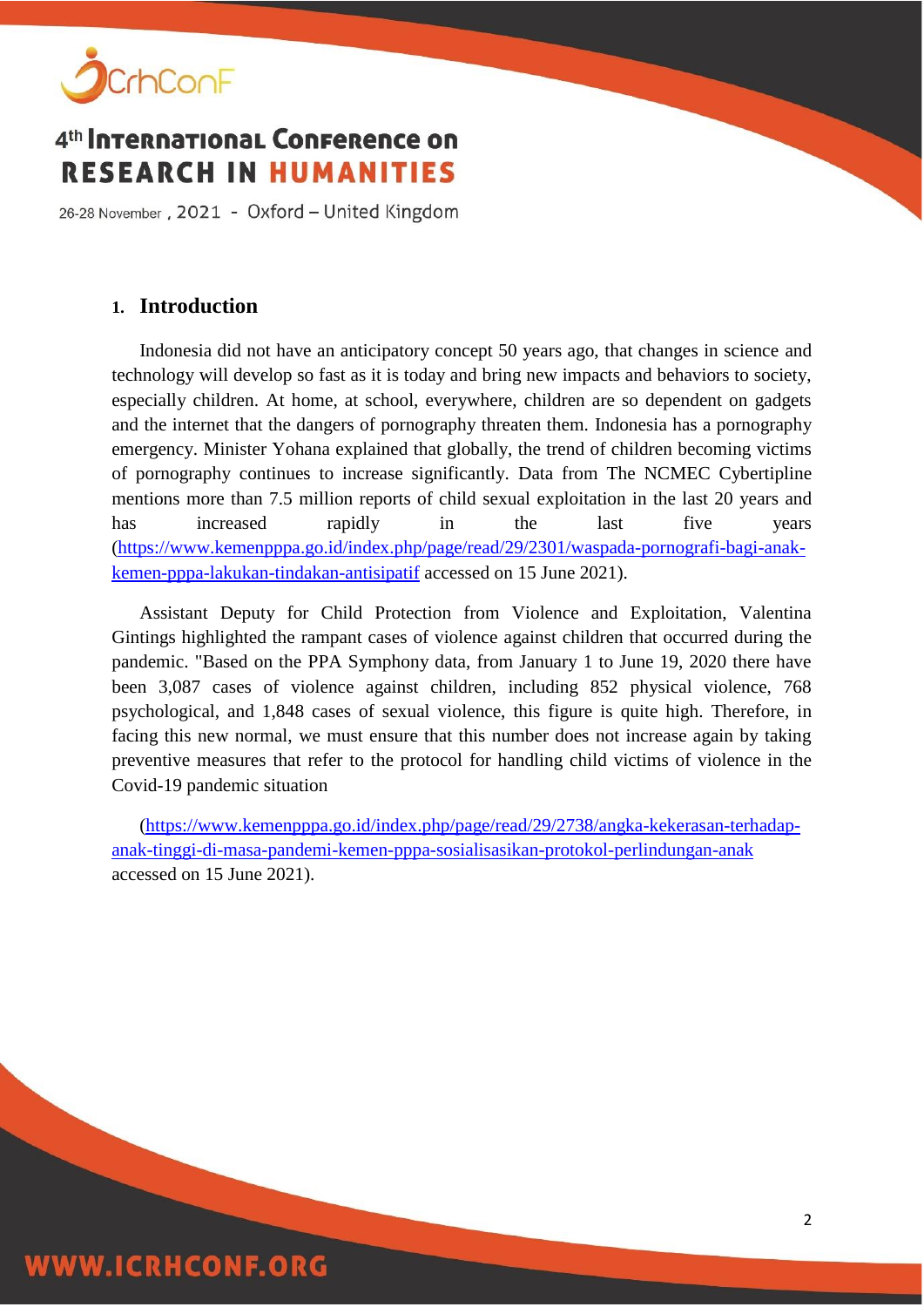

26-28 November, 2021 - Oxford - United Kingdom

#### **II. Theories**

#### **A. Implementation Policy**

The policy implementation approach model formulated by Van Meter and Van Horn is called the A Model of the Policy Implementation (1975). This implementation process is an abstraction or the performance of a policy embodiment which is basically deliberately done to achieve a high policy implementation performance that takes place in the relationship of various variables. This model presupposes that policy implementation runs linearly from political decisions, as well as the implementation and performance of public policies. This model explains that policy performance is influenced by several interrelated variables, these variables are:

- 1. Policy standards and objectives- /- measures and policy objectives
- 2. Resources
- 3. Characteristics of the implementing organization
- 4. The attitude of the implementers
- 5. Communication between related organizations and implementation activities
- 6. Social, economic and political environment

Van Horn and Van Meter (1975) affect the rate of the successful implementation of the policy. The disposition for Edward III (1980:53) is defined as the tendency, desire or agreement of the executive to implement the policy. If you want to have a policy implemented effectively and efficiently, the executors should not only know what to do and have the willingness to carry out that policy, but they also have to have the will to implement the policy Meter & Horn (1975:472) state that there are three kinds of response elements that can affect the desire and willingness to implement a policy. These elements include, among others, the knowledge (cognitive), and deep understanding (comprehension and understanding) of the policy; their responses whether accept, reject or neutral (acceptance, neutrality, and rejection); and the intensity of the policy. An understanding of the general intent of the standards and policy objectives is important because after all, a successful policy implementation can fail when the executors (Officials) are not fully aware of the standards and policy goals. Directions disposition of the implementers of the policy goals and standards is also a crucial thing.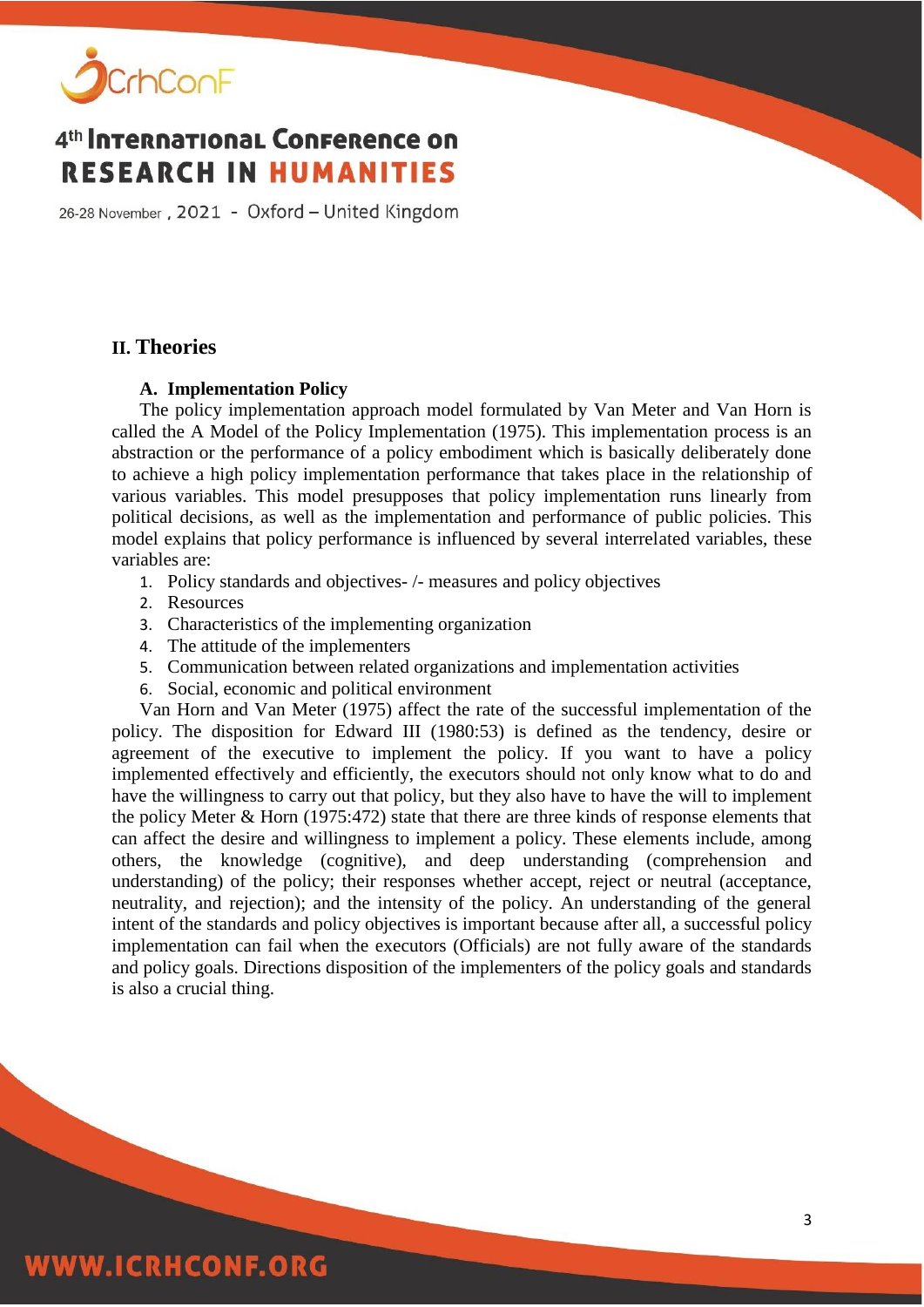

26-28 November, 2021 - Oxford - United Kingdom

### **B. Service Standards of the Village / Village Model Free Pornography Child in Indonesia**

According to the provisions in the convention on cybercrime, pornography is included in computer crimes related to content. The definition of pornography in the convention is child pornography via computer. The definition of a child in this convention is a person who has not reached the age of 18 years. Countries that are parties to the convention and nonparticipants of the convention that do not stipulate the size of the child's age in national laws and regulations as referred to in this convention, are expected to set the maximum age limit for children not less than 16 years.

According to Widodo (2013: 91 - 92) pornographic acts include producing activities with the aim of distributing through a computer system, offering through a computer system, distributing or sending through a computer system, accessing through a computer system, possessing it in a computer system or in computer data storage media. In the provisions of the convention it is explained that the definition of child pornography includes the activity of displaying sexual scenes that directly involve children

Service Standards are guidelines used in providing initial treatment, guidance, assistance, and recovery to children who are victims or perpetrators of pornography. Pornography is pictures, sketches, illustrations, photographs, writings, sounds, sounds, moving pictures, animations, cartoons, conversations, gestures, or other forms of messages through various forms of communication media and/or public performances, which contain obscenity or exploitation.

Sexual behavior that violates the norms of decency in society. Child is someone who is not yet 18 (eighteen) years old. Children who become victims of pornography are children who experience trauma or suffering as a result of pornographic crimes. Children who become perpetrators of pornography are children who commit crimes of pornography.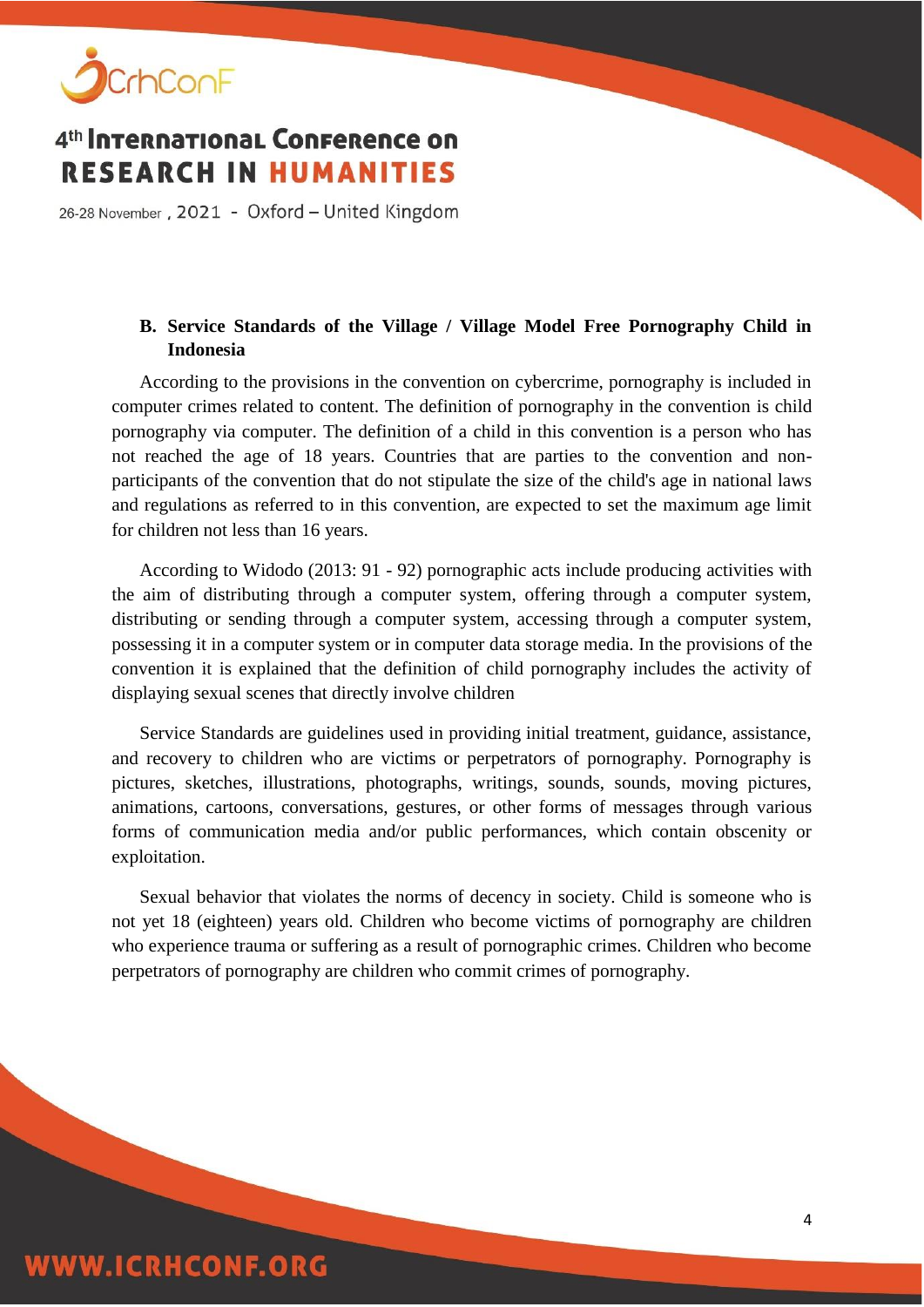

26-28 November, 2021 - Oxford - United Kingdom

Coaching is a series of activities to shape and improve the identity of Children Who Become Victims of Pornography or Children Who Become Perpetrators of Pornography in a better direction so that Children can grow and develop in a healthy and natural manner both physically, mentally, mentally and spiritually intelligence. Mentoring is an effort or process that is intended to empower children who become victims of pornography or children who become perpetrators of pornography so that they can overcome their own problems. Recovery is all efforts to restore physical, mental, and social conditions so that Children Who Become Victims of Pornography or Children Who Become Perpetrators of Pornography can grow and develop naturally. Social Institutions are social welfare institutions as referred to in the laws and regulations concerning social welfare.

Educational Institutions are educational units as referred to in the laws and regulations concerning the national education system and Religious Institutions are non-governmental organizations with a national vision which are formed based on the same religion by Indonesian citizens voluntarily, are legal entities, and have been registered with the local government and are not party wing organizations political [\(https://peraturan.go.id/common/dokumen/bn/2020/bn1426-2020.pdf](https://peraturan.go.id/common/dokumen/bn/2020/bn1426-2020.pdf) accessed on 15 June 2021).

according to Sri Mulyanti (2013; 7) Educating children is the same as taking care of tree trunks, when the tree is still small it will be easier to form the trunk or branches of the tree according to our expectations. On the other hand, if the tree has grown large and the trunk is hard, it will be more difficult to straighten it or shape it according to expectations. Sometimes instead of being straight, the trunk of the tree that is already large may even become broken. Such is the complexity of caring for, raising and caring for children so as not to make a wrong step in the association. Naively, lately we often find the phenomenon of children who are wrong in socializing towards free sex, even sharing or exchanging sexy personal photos.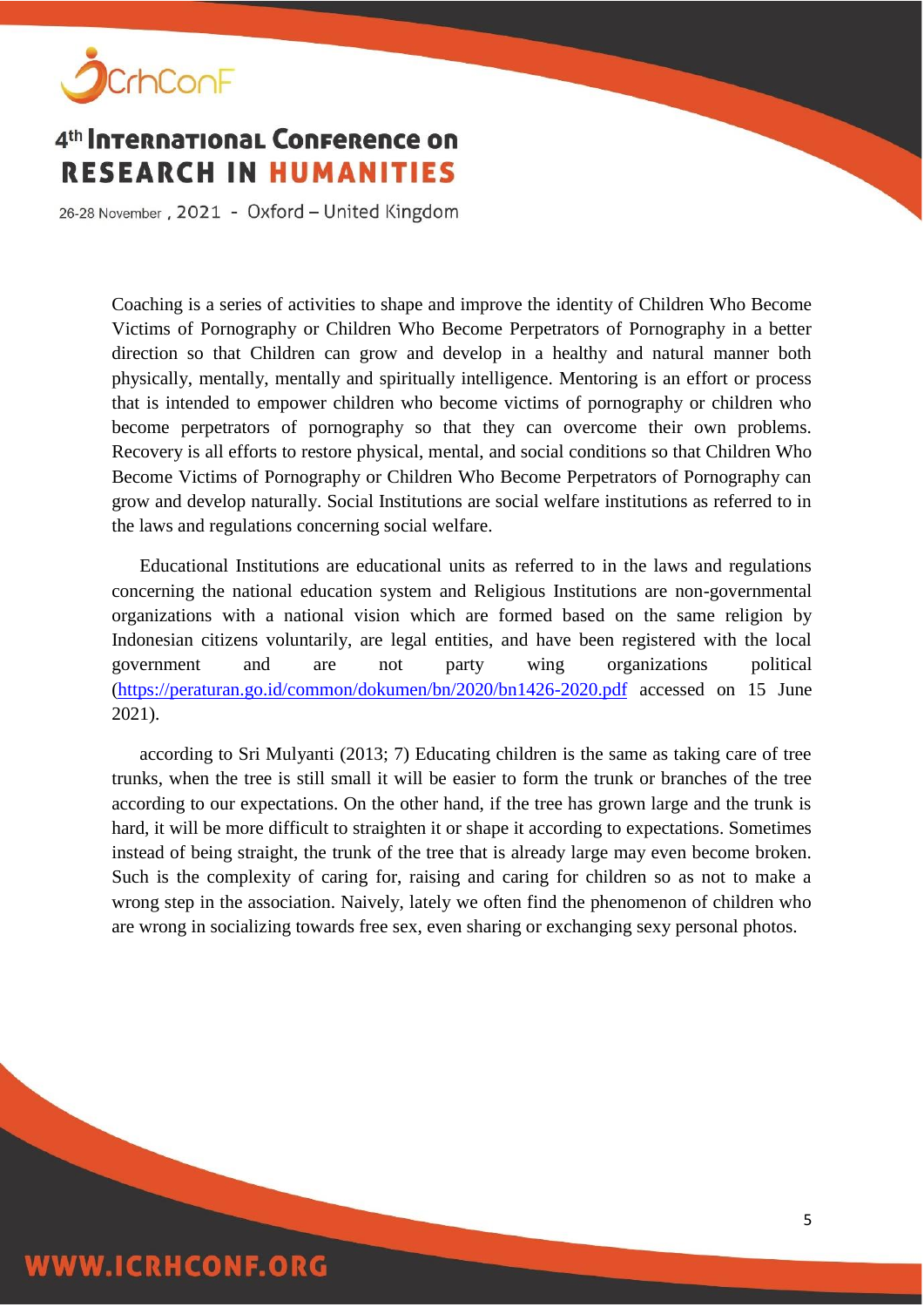

26-28 November, 2021 - Oxford - United Kingdom

As a result, the photo is then disseminated by friends or irresponsible adults so that they position the child as the object in the photo as a child as a victim. A child with a sexy pose in a photo that is commercialized and disseminated to cyberspace or the internet can be categorized as a child as a victim of pornography. Pornographic photos and/or videos are usually strong evidence that child abuse has occurred. The number of child pornography images on the internet is enormous. This is because the internet allows unlimited duplicating of images and makes sending them easy. The Internet has turned the collection of child pornography into a huge home industry. Pornography involving children constitutes exploitation and abuse of violence against pornographic objects, and even against children who are forced or seduced to view them. Based on the context of the child protection law no. 23 of 2002 and Government Regulation (PP) No. 40 Years Concerning the Guidance, Assistance, and Recovery of Child Victims and Perpetrators of Pornography, categorized as children as referred to above are children aged from the womb to the child before the age of 18 years. Although it is known that not a few government and non-government institutions have played an active role in assisting Indonesian children who are victims or perpetrators of crimes, including victims of pornography. However, legal protection for child victims of pornography does not seem to have received serious attention although it actually depends on how a country finds leaders who care about children.

According to Ahmad Kamil (2008: 23), child protection can be interpreted as efforts to maintain, guarantee or safeguard the possibilities that can bring harm to children. Protection of children as victims of criminal acts in the form of direct victim protection in the form of providing compensation by the perpetrator of the crime to the victim, which is referred to as "restitution"; and compensation provided by the state to victims as suspects, defendants, convicts or other parties who receive treatment/action based on regulations.

According to Barda Nawawi Arief (2007: 6), the notion of "victim protection" can be seen from two meanings, namely: 1. can be interpreted as legal protection not to become a victim of a crime" (meaning protection of human rights or for one's legal interests); 2. can be interpreted as "protection to obtain legal guarantees/compensation for the suffering/loss of people who have become victims of non-crime" (Identical to victim compensation). The form of compensation can be in the form of restoration of good name (rehabilitation), restoration of equanimity (among other things, by forgiveness), giving compensation (restitution, compensation, social welfare insurance/compensation), and so on.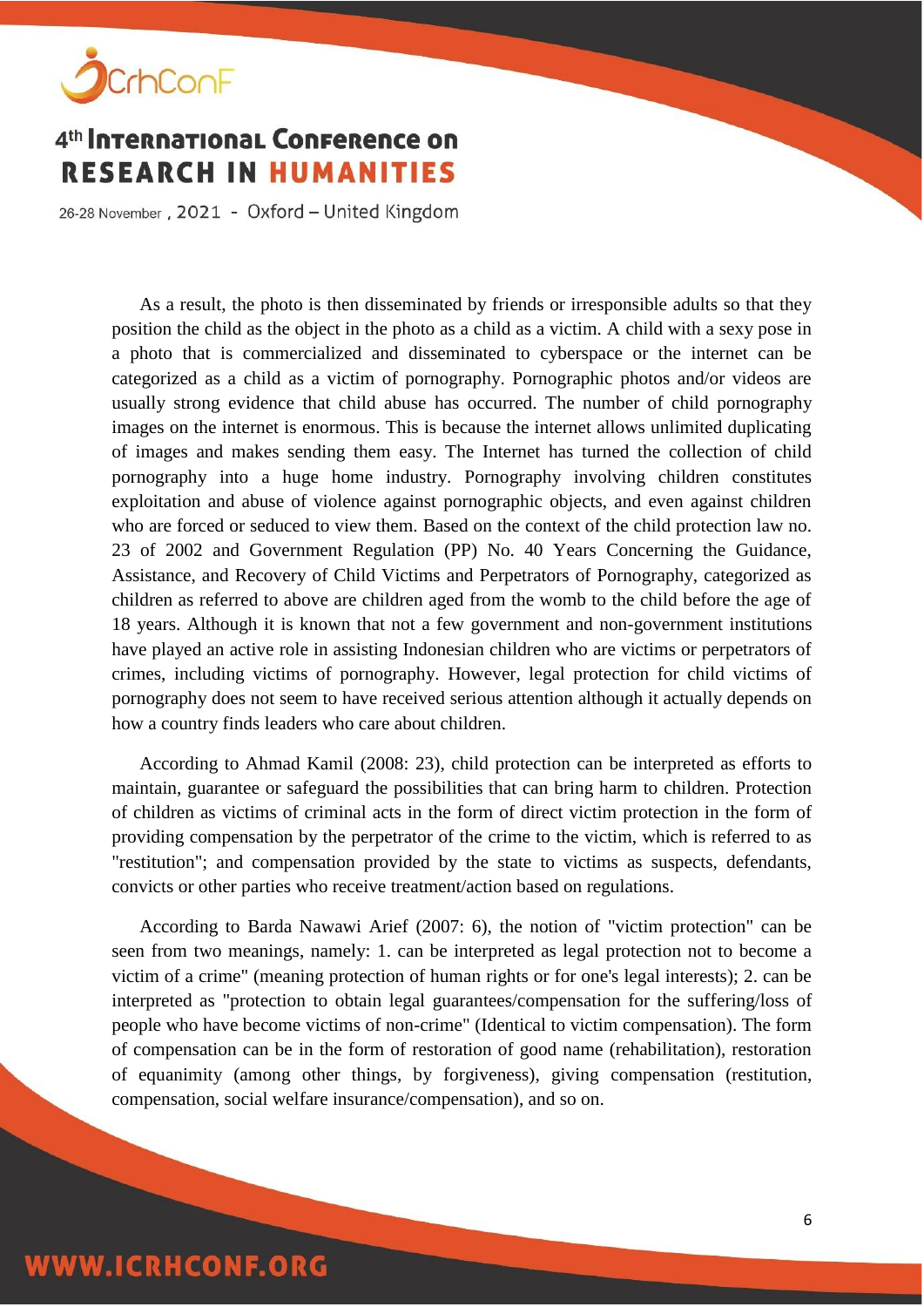

26-28 November, 2021 - Oxford - United Kingdom

According to Dikdik M Arief Mansur and Elisatris Gultom (2006: 162) The concept of victim protection so far is seen as a legal right in essence is part of the problem of protecting human rights, so that basically the concept of human rights can be viewed as a legal right. The concept of human rights is seen as a legal right, so it has two normative consequences, namely: 1. the obligation for the person in charge (the party who is burdened with the obligation) to respect/not violate rights or fulfill claims arising from rights. 2. reparations if these obligations are violated/not fulfilled by referring to the implementation of the protection of the rights of victims of crime as a result of the violation of the human rights concerned.

According to Roeslan Saleh (1987:39) a person who has committed an act will be subject to criminal liability if: 1. The existence of an unlawful act, namely a psychological attitude of the perpetrator related to his behavior, namely: a. on purpose b. Careless or negligent attitude 2. There is no justification or reason that eliminates criminal liability for the maker. A person can be accounted for for his actions or actions if there is an element of error, is able to take responsibility, has intentional or omission in connection with a criminal act and there is no reason for a criminal offence. These four elements are a unity that cannot be separated. One element depends on the other, in the sense that there is an order, and the latter depends on the first. The formulation of criminal liability is not in the Criminal Code and has been based on theories in criminal law. In the 2004 Criminal Code Concept, criminal liability is formulated in Article 34 which reads: "Criminal responsibility is the passing of objective reproaches that exist in a criminal act and subjectively to a person who meets the requirements to be punished for his actions. There is no criminal if there is no mistake is the principle of criminal responsibility. Therefore, in the case of a person who commits an act as has been threatened, it depends on whether in committing this act he has a fault.

According to the National Coalition for Commercial Sexual Exploitation of children in Indonesia (2008; 8) in terms of relation to children as victims of pornography as a form of violence against children, there are several factors that make children victims of pornography, namely:

- a. The poverty factor causes children to need more income to meet their own needs.
- b. The factor of lack of parental supervision that makes children feel less cared for makes children seek peace outside and lack of moral guidance from parents makes children less aware of religious morals.
- c. The factor of a broken family (Broken Home) children who become depressed because they do not understand what divorce is, make children ashamed, afraid and do not know to face life in the future.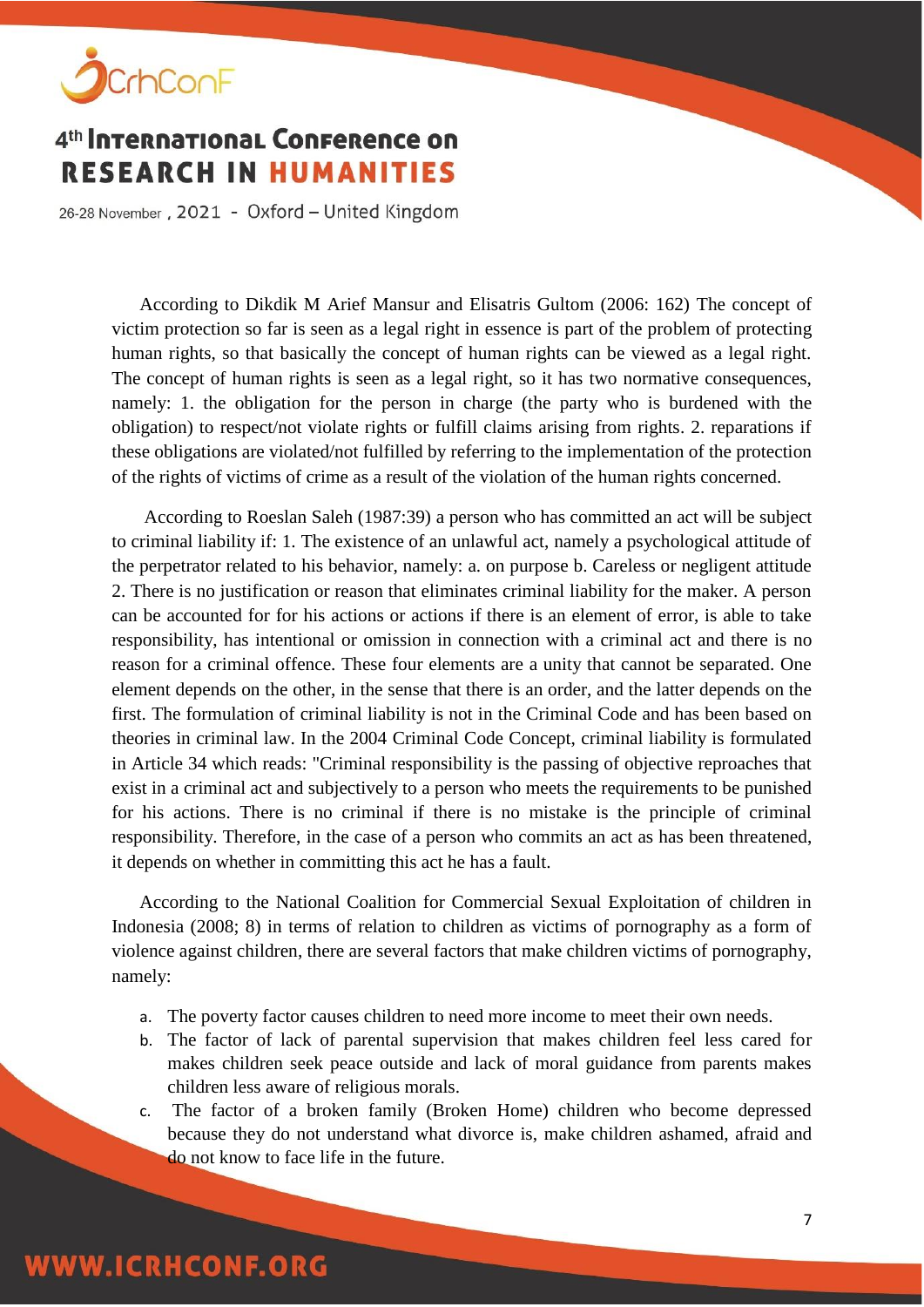

26-28 November, 2021 - Oxford - United Kingdom

- d. Psychologically immature family factors, ignorance of educating children, children born out of wedlock.
- e. The neglected child factor makes children lack knowledge and knowledge to equip themselves with bad and good things.
- f. The factor is that the number of tourists who visit tourism areas who have a disease background likes children to have sex.
- g. Bad environmental factors make it easy for children to follow and imitate bad things.
- h. Poverty, unemployment, illiteracy, lack of adequate housing and incompatible education and training systems.
- i. Increase the number of people who have no prospects due to the process of social integration, as well as worsening social inequalities.
- j. Loosening social and family ties.
- k. Difficult conditions/conditions for people immigrating to other Cities or Countries.
- l. The destruction or destruction of indigenous cultural identities, along with the existence of racism and discrimination, causes losses/weaknesses in the social, welfare and work environment.
- m. The decline or decline in the urban environment which encourages an increase in crime and reduced services for neighborhood/neighboring facilities.
- n. Difficulties for people in modern society to integrate properly in their community environment, family environment, place of work or school environment.
- o. Abuse of alcohol, drugs and others whose use is also expanded due to the factors mentioned above.
- p. Widespread organized crime activity, particularly drug trafficking and the containment of stolen goods.
- q. Encouragements about ideas and attitudes that lead to acts of violence, inequality or intolerance.
- r. Factors left by girlfriend after her virginity was taken.Factors being invited by friends, lack of educational opportunities, and no job opportunities.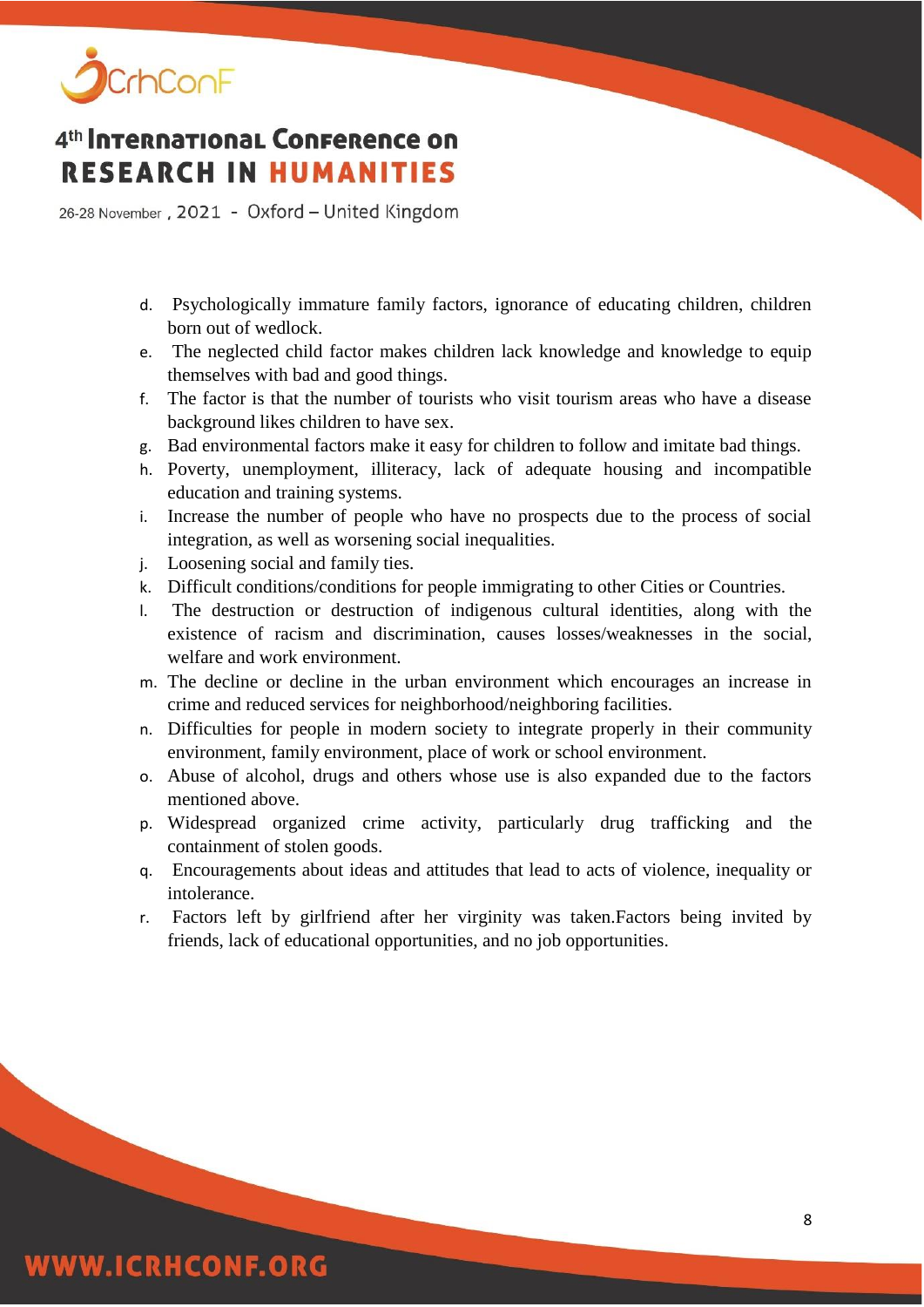

26-28 November, 2021 - Oxford - United Kingdom

Based on the existing data, the criteria for children who become victims of pornography can be seen from their behavior and attitudes in carrying out life. There are changes that occur. Children who become victims of pornography are not only children from poor families, there are many supporting factors. Not only girls are victims but boys can also become victims of pornography. Child victims of pornography will become children of sexual victims. Children who are victims of child pornography who are involved in sexual activities that are on video or so for sexual purposes Among the aspects of child pornography that are considered a crime are possession of storage, sale, distribution, export, import, desire to distribute, desire to show or encourage violence against children, providing, or providing assistance or support for these activities mentioned. Some jurisdictions consider the presence or absence of payment as an important element, while others do not. Several countries have enacted laws on the internet, which relate to child pornography.

According to ECPAT Protecting Internet Children (2000; 24) Child pornography has a long term impact on the children involved. Regardless of whether the person who created the pornography is brought to justice, once the pornographic image has become public property, it is likely that the image will continue to be disseminated and this will affect the child's life forever. Child pornography can also be used as a tool to reduce a child's embarrassment and, by showing another child pornographic poses, stimulate the child to agree to do the same. There is a strong relationship between simply possessing child pornography and committing violence against children, most people possessing child pornography in fact also commit sexual violence against children. Legal Protection for Child Victims of Pornography In Law Number 11 of 2012 concerning the Juvenile Criminal Justice System in Article 1 states that: "The juvenile criminal justice system is the entire process of resolving cases of children who are in conflict with the law, starting from the investigation stage, up to the stage of mentoring after serving a crime" Law No. 11 of 2012 concerning the Juvenile Criminal Justice System in Article 2 of the Juvenile Criminal Justice System is implemented based on the principles: a. Protection b. Justice c. Non-discrimination d. Best interests of children e. Respect for Child's opinion f. Child survival and development g. Children's coaching and mentoring h. Proportional i. Deprivation of liberty and punishment as a last resort, and j. Avoidance of retaliation. Law Number 11 of 2012 concerning the Juvenile Criminal Justice System in Article 3 "Every child in the criminal justice process has the right to: a. Treated humanely by paying attention to the needs according to their age b. Separated from adults c. Obtain legal and other assistance effectively d. Doing recreational activities e. Free from torture, punishment or other cruel, inhuman, and degrading treatment f. Not sentenced to death or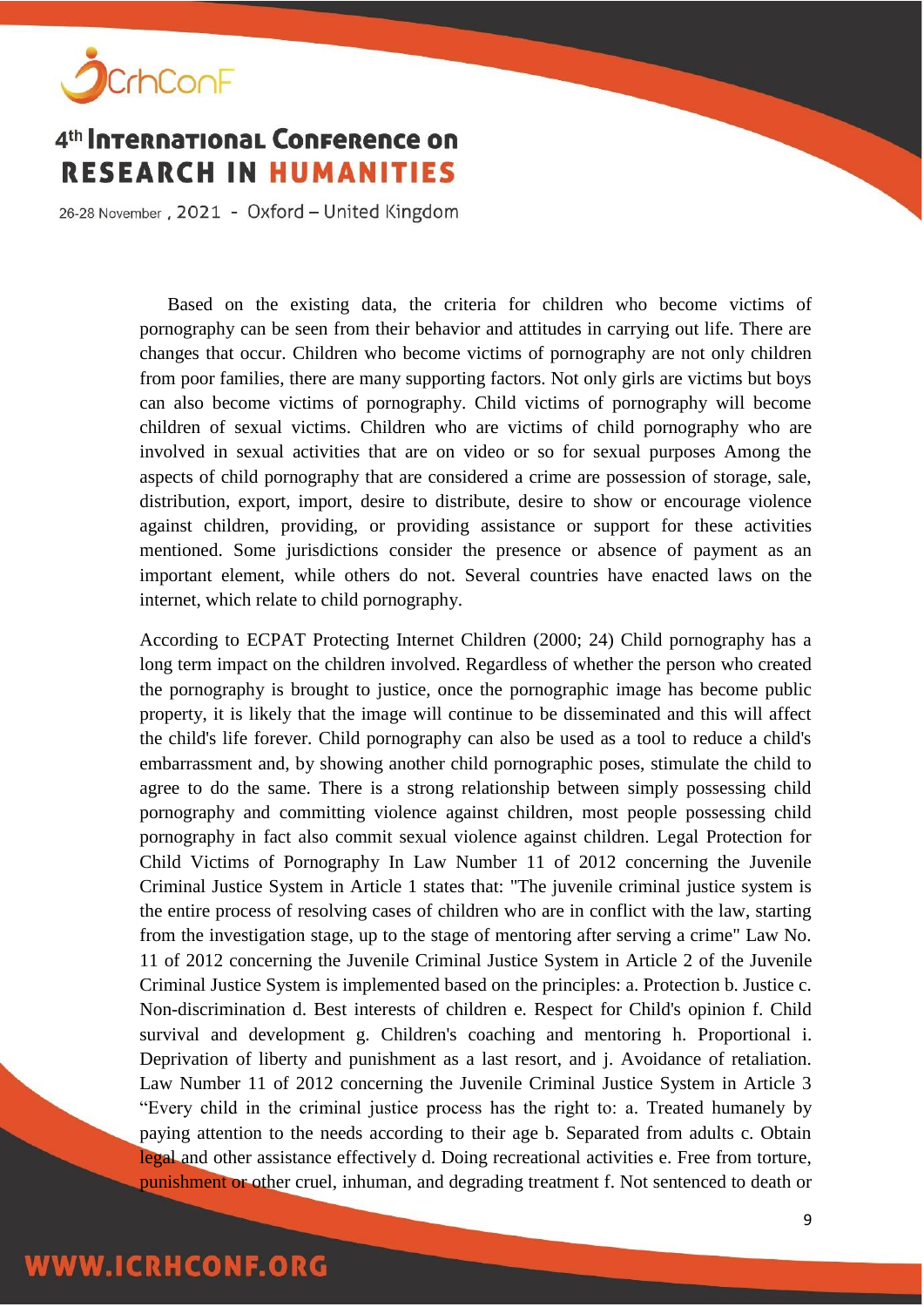

26-28 November, 2021 - Oxford - United Kingdom

life imprisonment g. Not arrested, detained, or imprisoned, except as a last resort and for the shortest time h. Obtaining justice before a juvenile court that is objective, impartial, and in a trial that is closed to the public i. Unpublished identity j. Get assistance from parents/guardians and people trusted by the child k. Get social advocacy l. Getting a private life m. Gaining accessibility, especially for children with disabilities n. Getting an education o. Obtaining health services p. Obtain other rights in accordance with the provisions of the legislation.

#### **III. Methodology**

Qualitative research is a means for exploring and understanding the meaning individuals or groups ascribe to a social or human problem. The process of research involves emerging questions and procedures. Data typically collected in the participant's setting. data analysis inductively building from particulars to general themes. and the researcher making interpretations of the meaning of the data. The final written report has a flexible structure. Those who engage in this form of inquiry support a way of looking at research that honors an inductive style, a focus on individual meaning. and the importance of rendering the complexity of a situation[Creswell. 2013].

#### **Informants**

- 1. Staff of the Ministry of Women's Empowerment and Child Protection of the Republic of Indonesia.
- 2. Staff of the Ministry of Communication and Information of the Republic of Indonesia.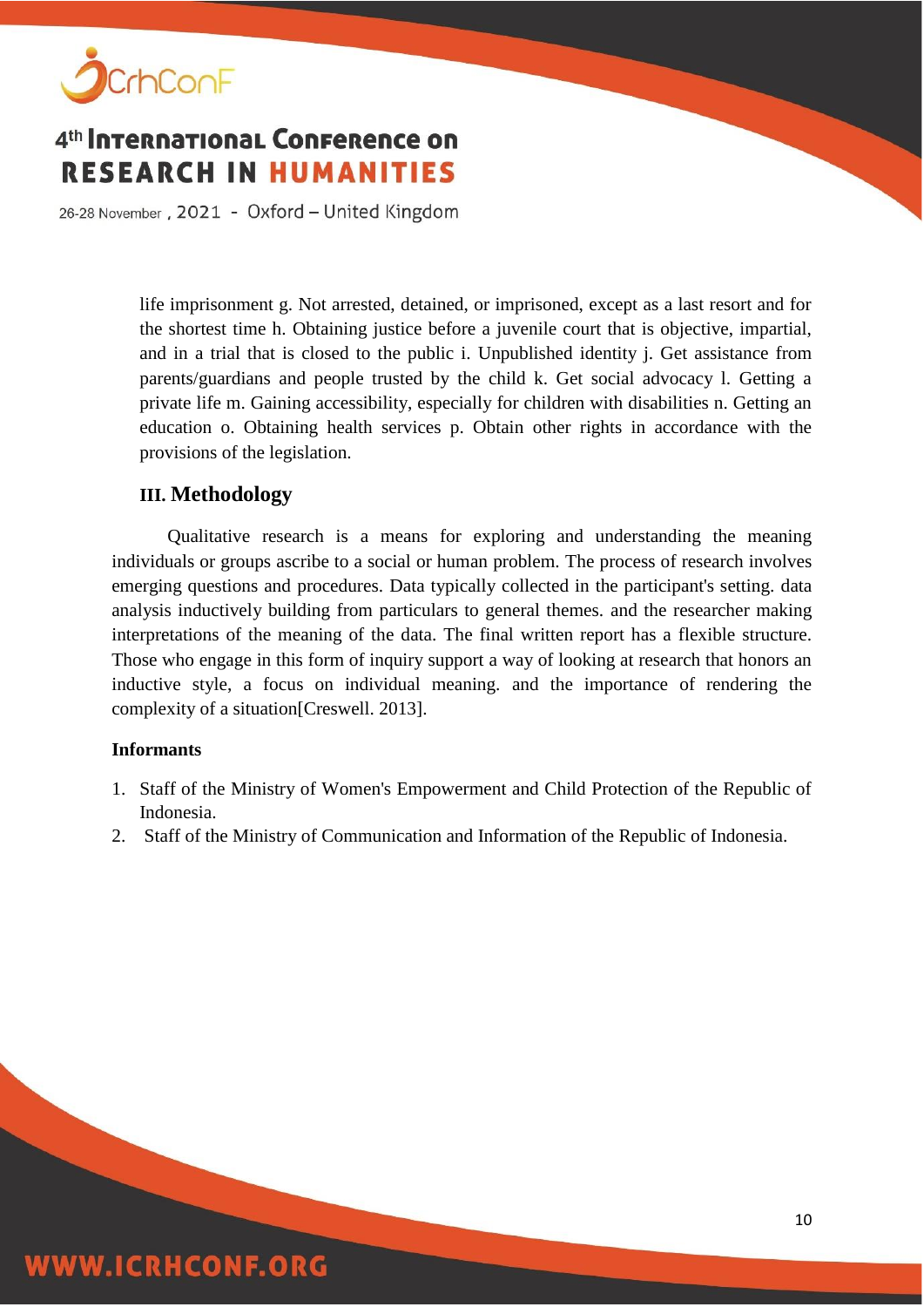

26-28 November, 2021 - Oxford - United Kingdom

#### **IV. Research Results, And Research Discussion**

**1. Implementation of the Service Standards of the Village / Village Model Free Pornography Child in Indonesia at the Office of the Ministry of Women's Empowerment and Child Protection of the Republic of Indonesia**

Implementation of the Service Standards of the Village / Village Model Free Pornography Child in Indonesia at the Office of the Ministry of Women's Empowerment and Child Protection of the Republic of Indonesia uses the basis of the regulation of the Minister of Women's Empowerment and Child Protection of the Republic of Indonesia Number 8 of 2020 concerning service standards for children who are victims of pornography or behavior and using the concept of Van Horn and Van Meter (1975). that policy implementation is influenced by six variables, namely: standards and policy objectives / measures and policy objectives, resources, characteristics of implementing organizations, attitudes of implementers, communication between related organizations and implementation activities.

The social, economic and political environment in the Implementation of the Service Standards of the Village / Village Model Free Pornography Child in Indonesia at the Office of the Ministry of Women's Empowerment and Child Protection of the Republic of Indonesia uses the basis of the regulation of the Minister of Women's Empowerment and Child Protection of the Republic of Indonesia was successful because the the for the community and the implementer knew what to do, where policy objectives and targets had to be transmitted to the target group, reducing distortions in implementation and repeatedly stressed the importance of protecting children from the dangers of pornography. The form of protection is not only assistance on the use of gadgets and the internet by parents, but also anticipatory efforts so that children do not become victims of online sexual exploitation and Realization of Gender Equality, Protection of Women and Children as well as improvement of Family Welfare for officials and the public.

Increasing institutional capacity in the field of women, children and family welfare development (capacity building); Women's Empowerment and Child Protection, namely: The realization of quality, independent and personality Indonesian women and children. Building a working network in the Development of Women's Empowerment, Children and Family Welfare (networking building); Increasing Public Awareness in the Development of Women's Empowerment, Children and Family Welfare (public awareness).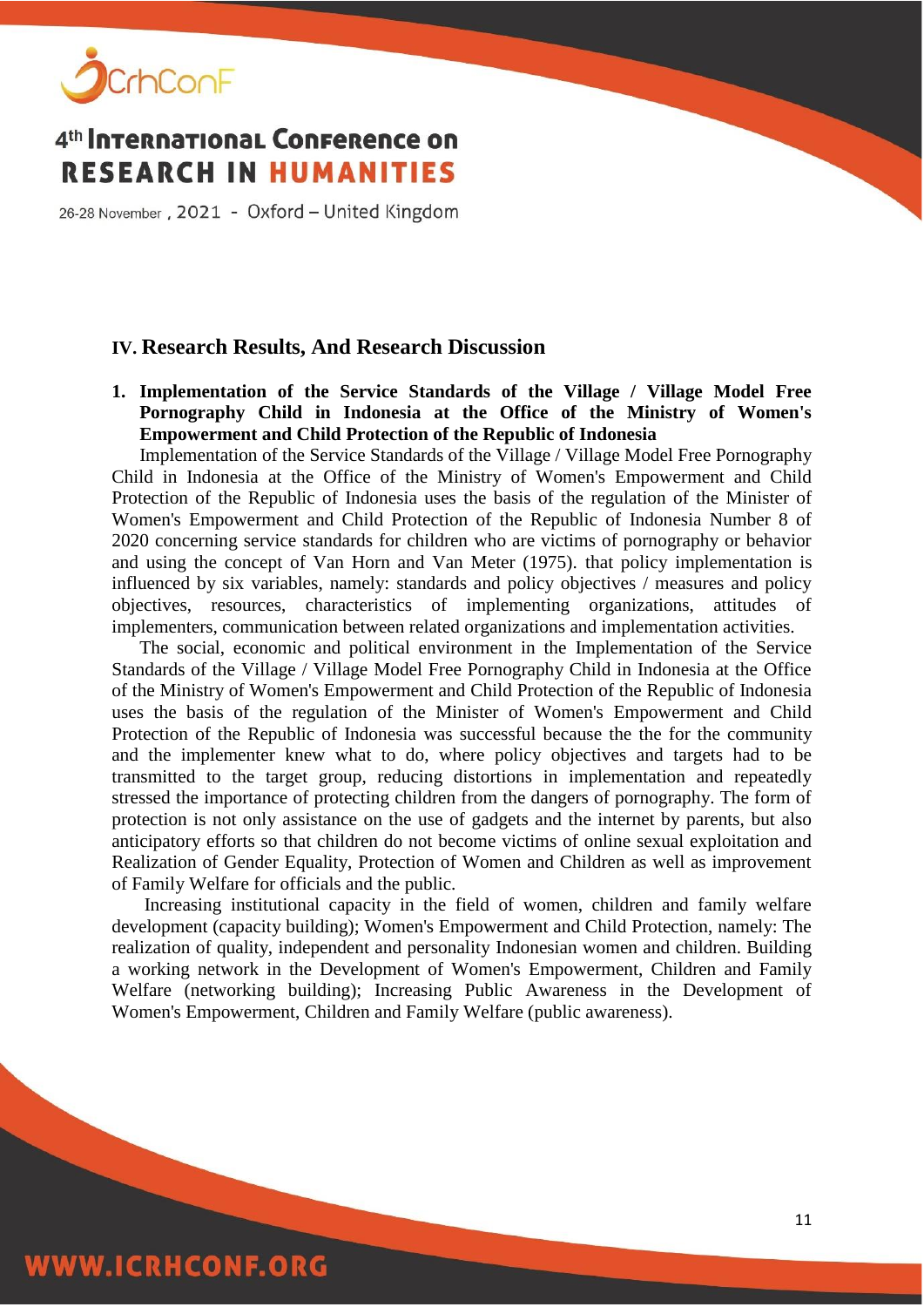

26-28 November, 2021 - Oxford - United Kingdom

#### **2. Obstacles have been faced in implementing of the Service Standards of the Village / Village Model Free Pornography Child in Indonesia at the Office of the Ministry of Women's Empowerment and Child Protection of the Republic of Indonesia**

Obstacles have been faced in implementing of the Service Standards of the Village / Village Model Free Pornography Child in Indonesia at the Office of the Ministry of Women's Empowerment and Child Protection of the Republic of Indonesia an integrated service center for women and children victims of violence, although in its development not all of them are running optimally in fulfilling the rights of victims due to constraints on policy and budget support from the local government, but also coordination problems with law enforcement officials and other relevant agencies.

So, services for women victims of violence, according to what is needed, usually include counseling services, assistance or venting, legal assistance if the victim wants to process her case in litigation, or medical services which usually include emergency medical services. Each of these services is managed by different parties, including women's organizations (eg women's crisis centres), non-governmental institutions (eg legal aid agencies) and the government such as women's empowerment agencies (eg P2TP2A), the police (eg RPK) and houses. sick (eg PPT). Services are held following the availability of expertise, human resources and existing facilities.

If you don't feel capable of serving because of limited manpower, facilities or funds, you usually look for other acquaintances and refer them there. The referral process is carried out on the basis of trust or good relations between several people among these institutions. Due to these limitations, service agencies are often unable to adequately meet the needs of victims as needed.

Especially if the victim's residence is too far away to be able to access the service location. Law enforcement officers as holders of public authorities in a country have an obligation to make laws regarding good law enforcement, carry out law enforcement properly, create security and public order for everyone in this region. However, this obligation must be carried out with respect, fulfillment and protection of human rights, especially women's rights. The existing service room in the police is limited to complaints of criminal acts regulated in the Cyberpronography Law.

With the existence of a special service room, witnesses and victims can provide information in a comfortable, calm, intact and not humiliated in front of other people. In general, the increase in the number of service units for women and children has not been followed by an increase in service quality. Service provider staff in these units are "gender insensitive", and have not been provided with adequate capacity building training. Many of these service institutions do not yet have adequate and representative facilities, especially shelters for victims. Service units that already exist are sometimes not followed by a vigorous campaign. Institutions do need to be strengthened, but at the same time, education and socialization or campaigns to combat violence against women must also be carried out.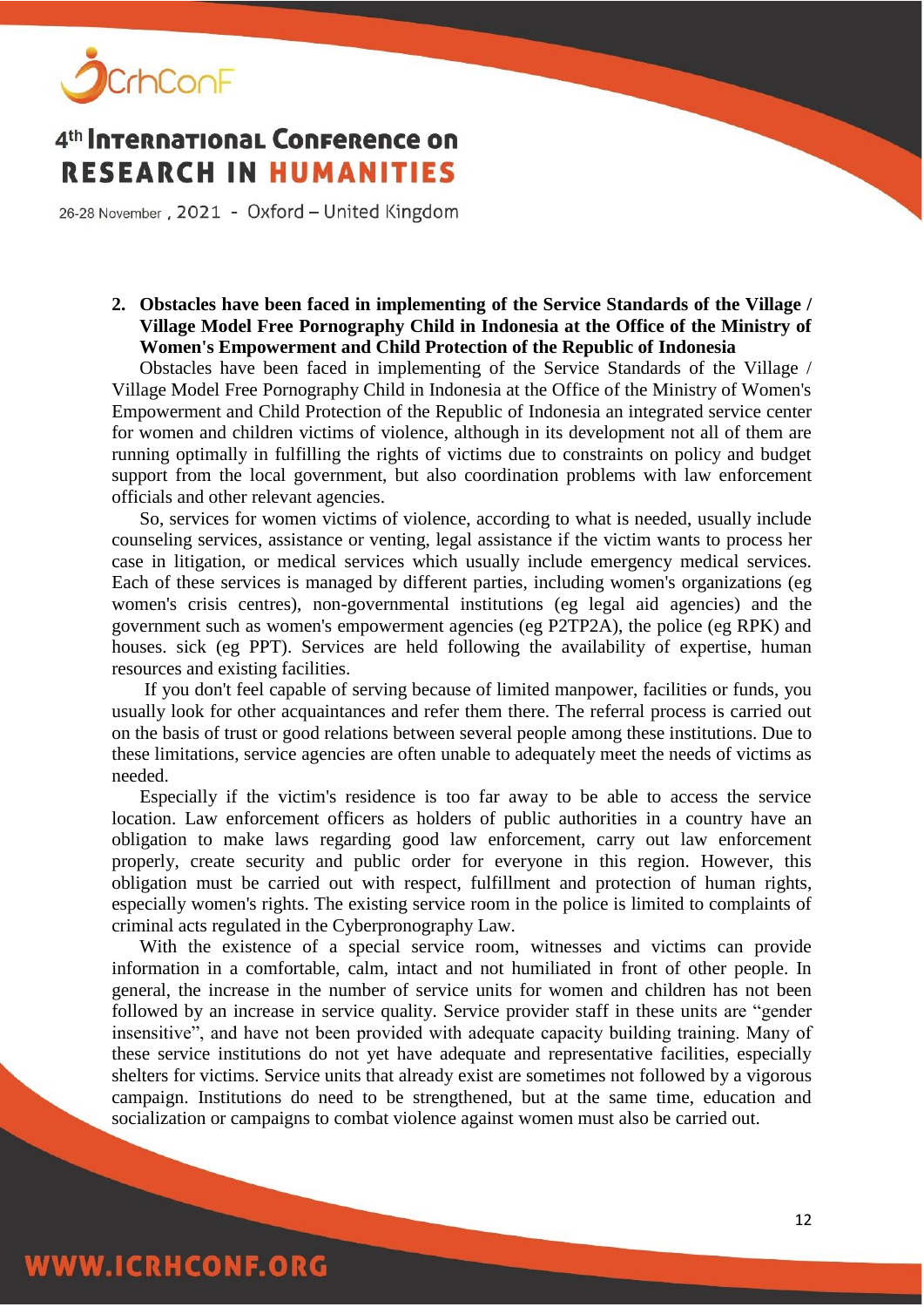

26-28 November, 2021 - Oxford - United Kingdom

#### **3. The efforts made in implementing of the Service Standards of the Village / Village Model Free Pornography Child in Indonesia at the Office of the Ministry of Women's Empowerment and Child Protection of the Republic of Indonesia**

The efforts made in implementing of the Service Standards of the Village / Village Model Free Pornography Child in Indonesia at the Office of the Ministry of Women's Empowerment and Child Protection of the Republic of Indonesia The Integrated Service Center for the Empowerment of Women and Children, hereinafter referred to as P2TP2A, is an integrated service center in efforts to empower women in various fields of development, as well as the protection of women and children from various types of discrimination and acts of violence, including trafficking in persons, established by the government or based on the community. , and can be in the form of: a referral center, a business consultation center, a reproductive health consultation center, a legal consultation center, an integrated crisis center (PKT), an integrated service center (PPT), a trauma recovery center (trauma center), a women's crisis management center (women crisis). center), training center, science and technology information center (PIPTEK), safe house (shelter), halfway house, or other forms.

#### **V. Conclusion**

Implementation of the Service Standards of the Village / Village Model Free Pornography Child in Indonesia at the Office of the Ministry of Women's Empowerment and Child Protection of the Republic of Indonesia uses the basis of the regulation of the Minister of Women's Empowerment and Child Protection of the Republic of Indonesia Number 8 of 2020 concerning service standards for children who are victims of pornography or behavior and using the concept of Van Horn and Van Meter (1975). that policy implementation is influenced by six variables, namely: standards and policy objectives / measures and policy objectives, resources, characteristics of implementing organizations, attitudes of implementers, communication between related organizations and implementation activities.

The social, economic and political environment in the Implementation of the Service Standards of the Village / Village Model Free Pornography Child in Indonesia at the Office of the Ministry of Women's Empowerment and Child Protection of the Republic of Indonesia uses the basis of the regulation of the Minister of Women's Empowerment and Child Protection of the Republic of Indonesia was successful because the the for the community and the implementer knew what to do, where policy objectives and targets had to be transmitted to the target group, reducing distortions in implementation and repeatedly stressed the importance of protecting children from the dangers of pornography. The form of protection is not only assistance on the use of gadgets and the internet by parents, but also anticipatory efforts so that children do not become victims of online sexual exploitation and Realization of Gender Equality, Protection of Women and Children as well as improvement of Family Welfare for officials and the public.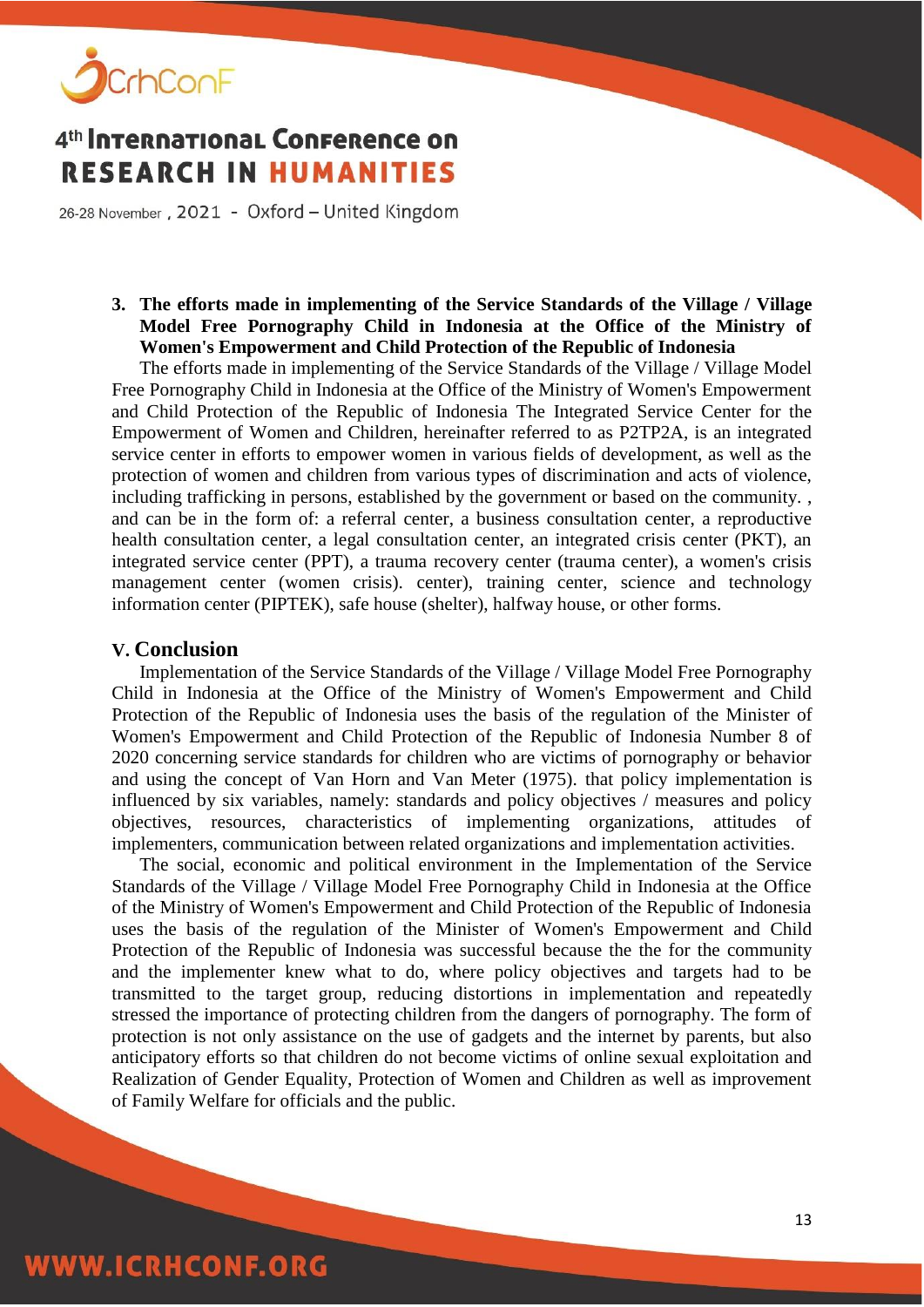

26-28 November, 2021 - Oxford - United Kingdom

Increasing institutional capacity in the field of women, children and family welfare development (capacity building); Women's Empowerment and Child Protection, namely: The realization of quality, independent and personality Indonesian women and children. Building a working network in the Development of Women's Empowerment, Children and Family Welfare (networking building); Increasing Public Awareness in the Development of Women's Empowerment, Children and Family Welfare (public awareness).

### **References**

#### **Books**

- 1) Ahmad Kamil dan Fauzan, *Hukum Perlindungan dan Pengangkatan Anak di Indonesia*. PT Raja Grafindo Persada. Jakarta 2008
- 2) Barda Nawawi Arief, *Masalah Penegakan Hukum dan Kebijakan Hukum Pidana dalam Penanggulangan Kejahatan*, Kencana Prenada Media Group, Jakarta, 2007,Halaman 6
- 3) Creswell, J. W. (2013). *Qualitative inquiry and research design: Choosing among five approaches* (3rd ed.). Thousand Oaks, CA: Sage.
- 4) Dikdik M Arief Mansur dan Elisatris Gultom, *Urgensi Perlindungan Korban Kejahatan(Antara Norma dan Realita)*, Jakarta : PT. Radja Grafindo Persada, 2006, halaman 162
- 5) ECPAT. Melindungi Anak Internet. 2000. Pusat Kajian dan Perlindungan Anak dan ECPAT Internasional Bangkok, halaman 24.
- 6) Roeslan Saleh, *Sifat Melawan Hukum dari Perbuatan Pidana*, (Jakarta : Aksara Baru, 1987), halaman 39.
- 7) Sri Mulyanti. 2013. *Perkembangan Psikologi Anak*. Yogyakarta: Laras Media Prima, halaman vii.
- 8) Widodo. 2013. *Aspek Hukum Pidana Kejahatan Mayantara*. Yogyakarta: Aswaja Pressindo, halaman 91-92.

#### **Journal Articles**

- 1) Van Meter, Donald S and Carl, E Van Horn, 1975, The Policy Implementation Proceess A Conceptual Fromework in Administration and Society, Volume 6 No. 4, Sage, BaverlyHills
- 2) "Peran Ilmu Kemanusian dalam Meningkatkan Mutu Manusia Indonesia Melalui Perlindungan Anak dalam Rangka Mewujudkan Anak Indonesia yang Sehat, Cerdas Ceria, Berakhlak Mulia dan Terlindungi Statistic:Salah Satu Indikator Utama Peradaban" *Jurnal Sosioteknologi* melalui *https//www.Perlindungan Anak.com/* , accessed on 20 July 2021 at 00.00 WIB.